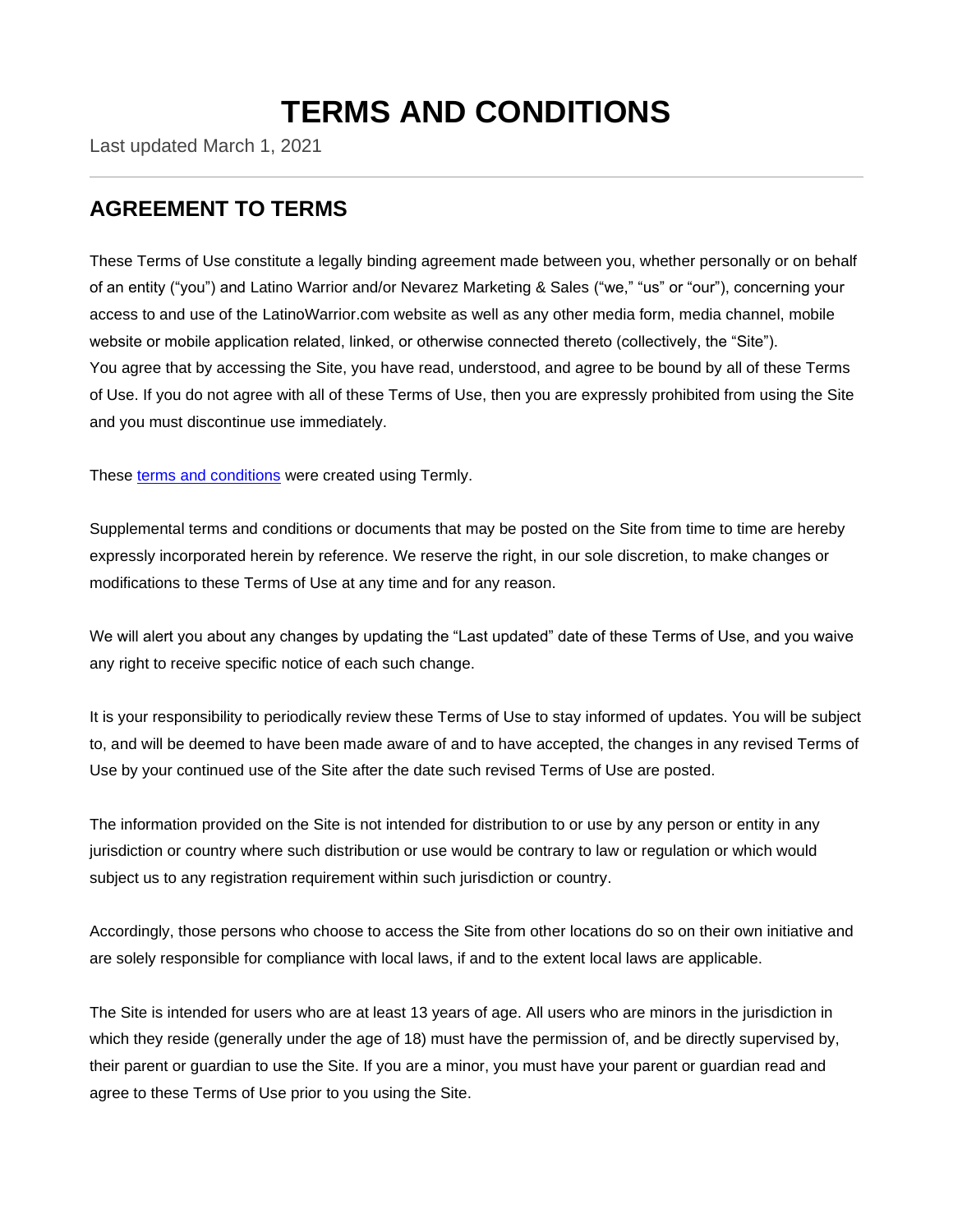# **INTELLECTUAL PROPERTY RIGHTS**

Unless otherwise indicated, the Site is our proprietary property and all source code, databases, functionality, software, website designs, audio, video, text, photographs, and graphics on the Site (collectively, the "Content") and the trademarks, service marks, and logos contained therein (the "Marks") are owned or controlled by us or licensed to us, and are protected by copyright and trademark laws and various other intellectual property rights and unfair competition laws of the United States, foreign jurisdictions, and international conventions. The Content and the Marks are provided on the Site "AS IS" for your information and personal use only. Except as expressly provided in these Terms of Use, no part of the Site and no Content or Marks may be copied, reproduced, aggregated, republished, uploaded, posted, publicly displayed, encoded, translated, transmitted, distributed, sold, licensed, or otherwise exploited for any commercial purpose whatsoever, without our express prior written permission.

Provided that you are eligible to use the Site, you are granted a limited license to access and use the Site and to download or print a copy of any portion of the Content to which you have properly gained access solely for your personal, non-commercial use. We reserve all rights not expressly granted to you in and to the Site, the Content and the Marks.

### **USER REPRESENTATIONS**

By using the Site, you represent and warrant that:

- (1) all registration information you submit will be true, accurate, current, and complete;
- (2) you will maintain the accuracy of such information and promptly update such registration information as necessary;
- (3) you have the legal capacity and you agree to comply with these Terms of Use;
- $(4)$  you are not under the age of 13;
- (5) you are not a minor in the jurisdiction in which you reside, or if a minor, you have received parental permission to use the Site;
- (6) you will not access the Site through automated or non-human means, whether through a bot, script or otherwise;
- (7) you will not use the Site for any illegal or unauthorized purpose;
- (8) your use of the Site will not violate any applicable law or regulation.

If you provide any information that is untrue, inaccurate, not current, or incomplete, we have the right to suspend or terminate your account and refuse any and all current or future use of the Site (or any portion thereof).

### **USER REGISTRATION**

You may be required to register with the Site. You agree to keep your password confidential and will be responsible for all use of your account and password. We reserve the right to remove, reclaim, or change a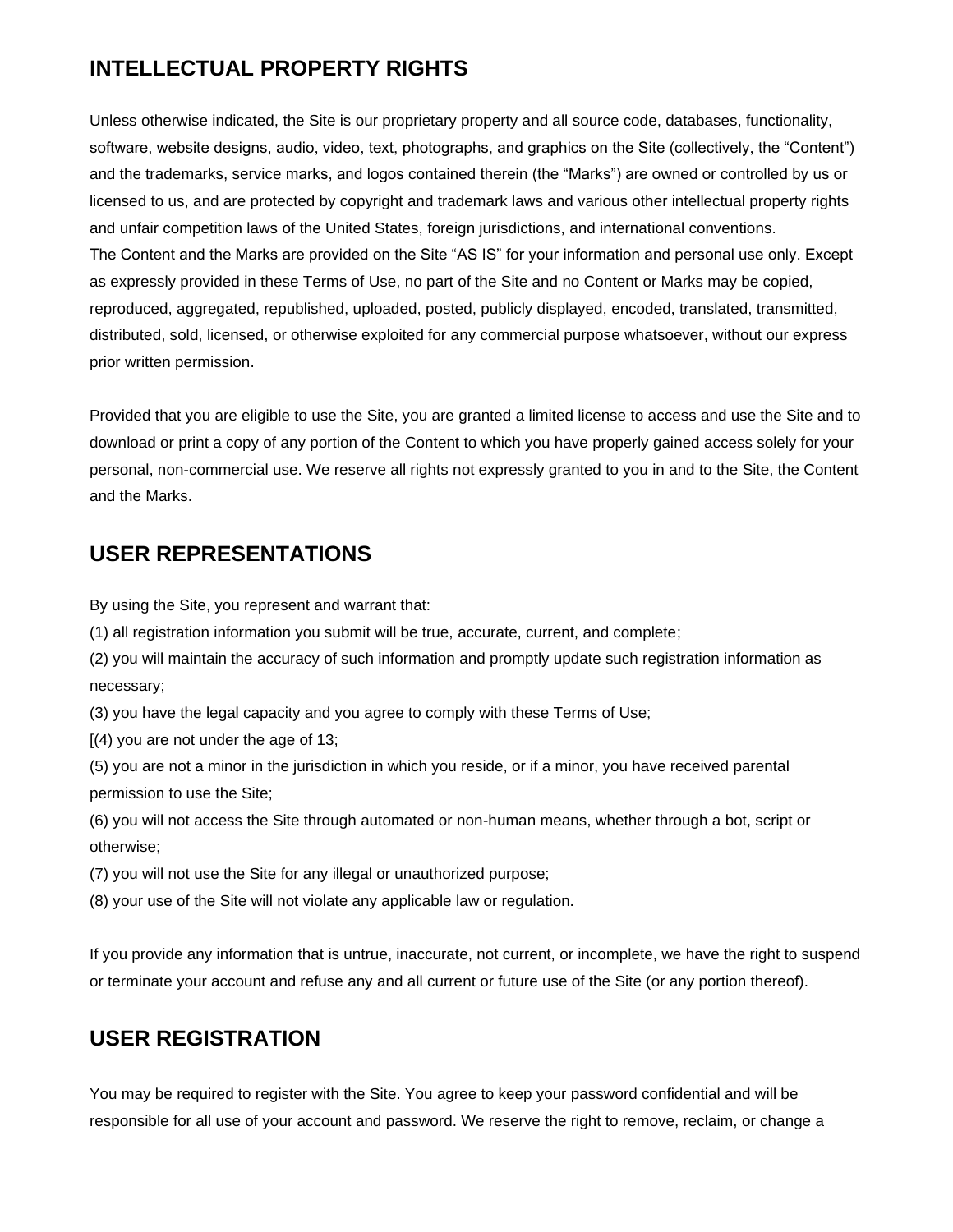username you select if we determine, in our sole discretion, that such username is inappropriate, obscene, or otherwise objectionable.

# **PRODUCTS**

We make every effort to display as accurately as possible the colors, features, specifications, and details of the products available on the Site. However, we do not guarantee that the colors, features, specifications, and details of the products will be accurate, complete, reliable, current, or free of other errors, and your electronic display may not accurately reflect the actual colors and details of the products.

All products are subject to availability, and we cannot guarantee that items will be in stock. We reserve the right to discontinue any products at any time for any reason. Prices for all products are subject to change.

# **PURCHASES AND PAYMENT**

We accept the following forms of payment: Credit Card. You agree to provide current, complete, and accurate purchase and account information for all purchases made via the Site. You further agree to promptly update account and payment information, including email address, payment method, and payment card expiration date, so that we can complete your transactions and contact you as needed. Sales tax will be added to the price of purchases as deemed required by us. We may change prices at any time. All payments shall be in U.S. dollars.

You agree to pay all charges at the prices then in effect for your purchases and any applicable shipping fees, and you authorize us to charge your chosen payment provider for any such amounts upon placing your order.

We reserve the right to refuse any order placed through the Site. We may, in our sole discretion, limit or cancel quantities purchased per person, per household, or per order. These restrictions may include orders placed by or under the same customer account, the same payment method, and/or orders that use the same billing or shipping address. We reserve the right to limit or prohibit orders that, in our sole judgment, appear to be placed by dealers, resellers, or distributors.

### **RETURN/REFUNDS POLICY**

Please review our Return Policy posted on the Site prior to making any purchases.

# **PROHIBITED ACTIVITIES**

You may not access or use the Site for any purpose other than that for which we make the Site available. The Site may not be used in connection with any commercial endeavors except those that are specifically endorsed or approved by us.

As a user of the Site, you agree not to:

1. systematically retrieve data or other content from the Site to create or compile, directly or indirectly, a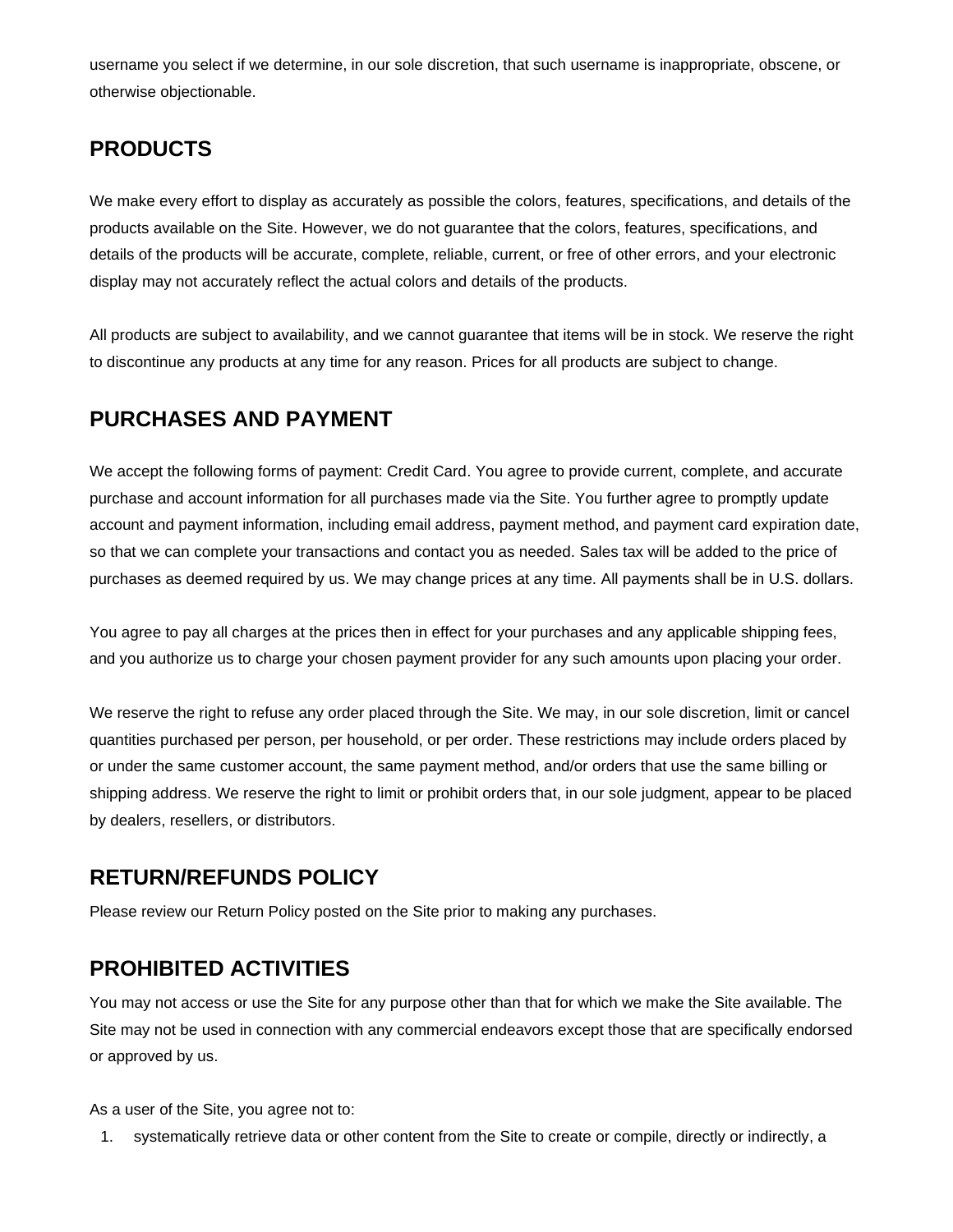collection, compilation, database, or directory without written permission from us.

- 2. make any unauthorized use of the Site, including collecting usernames and/or email addresses of users by electronic or other means for the purpose of sending unsolicited email, or creating user accounts by automated means or under false pretenses.
- 3. use a buying agent or purchasing agent to make purchases on the Site.
- 4. use the Site to advertise or offer to sell goods and services.
- 5. circumvent, disable, or otherwise interfere with security-related features of the Site, including features that prevent or restrict the use or copying of any Content or enforce limitations on the use of the Site and/or the Content contained therein.
- 6. engage in unauthorized framing of or linking to the Site.
- 7. trick, defraud, or mislead us and other users, especially in any attempt to learn sensitive account information such as user passwords;
- 8. make improper use of our support services or submit false reports of abuse or misconduct.
- 9. engage in any automated use of the system, such as using scripts to send comments or messages, or using any data mining, robots, or similar data gathering and extraction tools.
- 10. interfere with, disrupt, or create an undue burden on the Site or the networks or services connected to the Site.
- 11. attempt to impersonate another user or person or use the username of another user.
- 12. sell or otherwise transfer your profile.
- 13. use any information obtained from the Site in order to harass, abuse, or harm another person.
- 14. use the Site as part of any effort to compete with us or otherwise use the Site and/or the Content for any revenue-generating endeavor or commercial enterprise.
- 15. decipher, decompile, disassemble, or reverse engineer any of the software comprising or in any way making up a part of the Site.
- 16. attempt to bypass any measures of the Site designed to prevent or restrict access to the Site, or any portion of the Site.
- 17. harass, annoy, intimidate, or threaten any of our employees or agents engaged in providing any portion of the Site to you.
- 18. delete the copyright or other proprietary rights notice from any Content.
- 19. copy or adapt the Site's software, including but not limited to Flash, PHP, HTML, JavaScript, or other code.
- 20. upload or transmit (or attempt to upload or to transmit) viruses, Trojan horses, or other material, including excessive use of capital letters and spamming (continuous posting of repetitive text), that interferes with any party's uninterrupted use and enjoyment of the Site or modifies, impairs, disrupts, alters, or interferes with the use, features, functions, operation, or maintenance of the Site.
- 21. upload or transmit (or attempt to upload or to transmit) any material that acts as a passive or active information collection or transmission mechanism, including without limitation, clear graphics interchange formats ("gifs"), 1×1 pixels, web bugs, cookies, or other similar devices (sometimes referred to as "spyware" or "passive collection mechanisms" or "pcms").
- 22. except as may be the result of standard search engine or Internet browser usage, use, launch, develop, or distribute any automated system, including without limitation, any spider, robot, cheat utility, scraper, or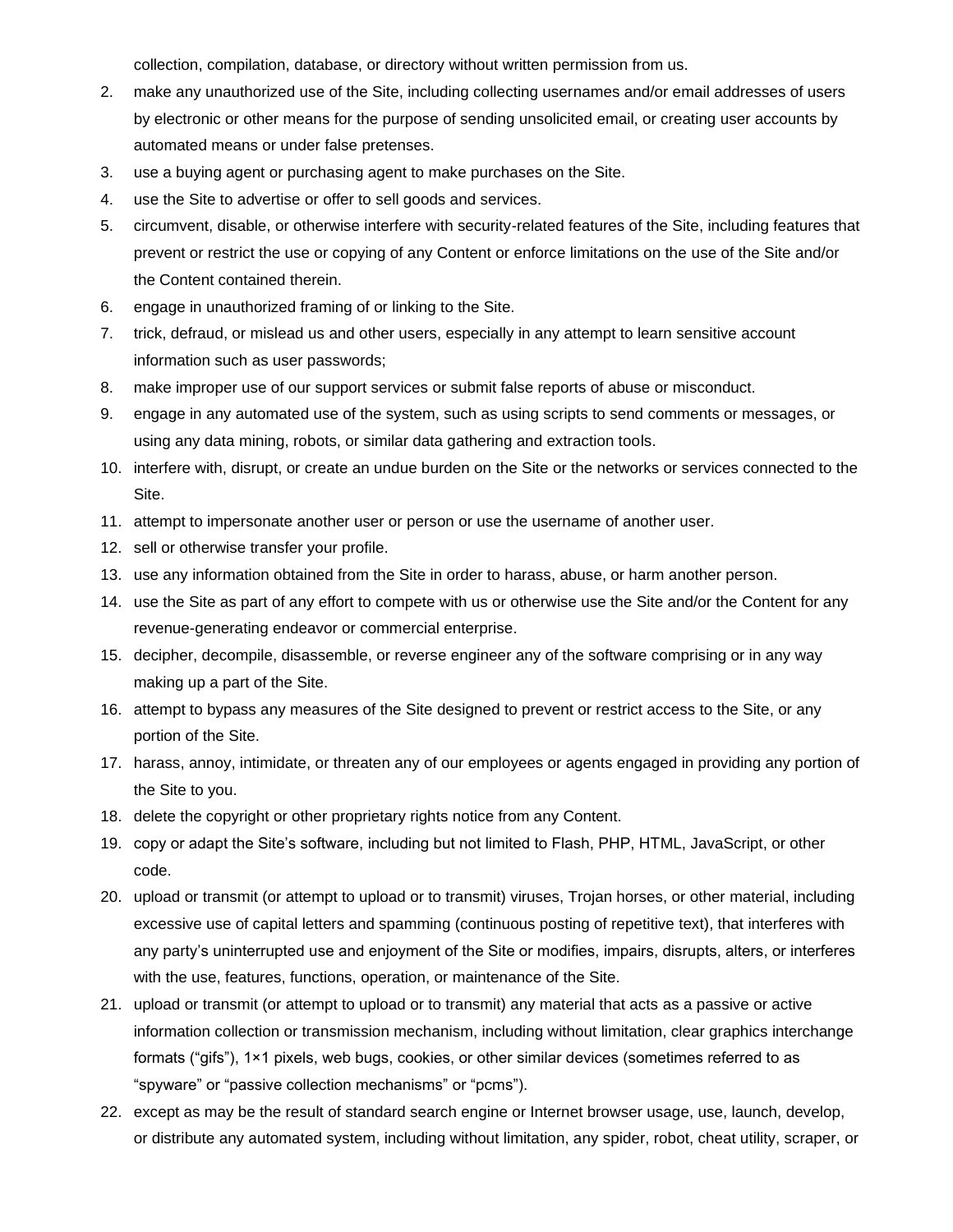offline reader that accesses the Site, or using or launching any unauthorized script or other software.

- 23. disparage, tarnish, or otherwise harm, in our opinion, us and/or the Site.
- 24. use the Site in a manner inconsistent with any applicable laws or regulations.

### **USER GENERATED CONTRIBUTIONS**

The Site may invite you to chat, contribute to, or participate in blogs, message boards, online forums, and other functionality, and may provide you with the opportunity to create, submit, post, display, transmit, perform, publish, distribute, or broadcast content and materials to us or on the Site, including but not limited to text, writings, video, audio, photographs, graphics, comments, suggestions, or personal information or other material (collectively, "Contributions").

Contributions may be viewable by other users of the Site and through third-party websites. As such, any Contributions you transmit may be treated as non-confidential and non-proprietary. When you create or make available any Contributions, you thereby represent and warrant that:

- 1. the creation, distribution, transmission, public display, or performance, and the accessing, downloading, or copying of your Contributions do not and will not infringe the proprietary rights, including but not limited to the copyright, patent, trademark, trade secret, or moral rights of any third party.
- 2. you are the creator and owner of or have the necessary licenses, rights, consents, releases, and permissions to use and to authorize us, the Site, and other users of the Site to use your Contributions in any manner contemplated by the Site and these Terms of Use.
- 3. you have the written consent, release, and/or permission of each and every identifiable individual person in your Contributions to use the name or likeness of each and every such identifiable individual person to enable inclusion and use of your Contributions in any manner contemplated by the Site and these Terms of Use.
- 4. your Contributions are not false, inaccurate, or misleading.
- 5. your Contributions are not unsolicited or unauthorized advertising, promotional materials, pyramid schemes, chain letters, spam, mass mailings, or other forms of solicitation.
- 6. your Contributions are not obscene, lewd, lascivious, filthy, violent, harassing, libelous, slanderous, or otherwise objectionable (as determined by us).
- 7. your Contributions do not ridicule, mock, disparage, intimidate, or abuse anyone.
- 8. your Contributions do not advocate the violent overthrow of any government or incite, encourage, or threaten physical harm against another.
- 9. your Contributions do not violate any applicable law, regulation, or rule.
- 10. your Contributions do not violate the privacy or publicity rights of any third party.
- 11. your Contributions do not contain any material that solicits personal information from anyone under the age of 18 or exploits people under the age of 18 in a sexual or violent manner.
- 12. your Contributions do not violate any federal or state law concerning child pornography, or otherwise intended to protect the health or well-being of minors;
- 13. your Contributions do not include any offensive comments that are connected to race, national origin, gender, sexual preference, or physical handicap.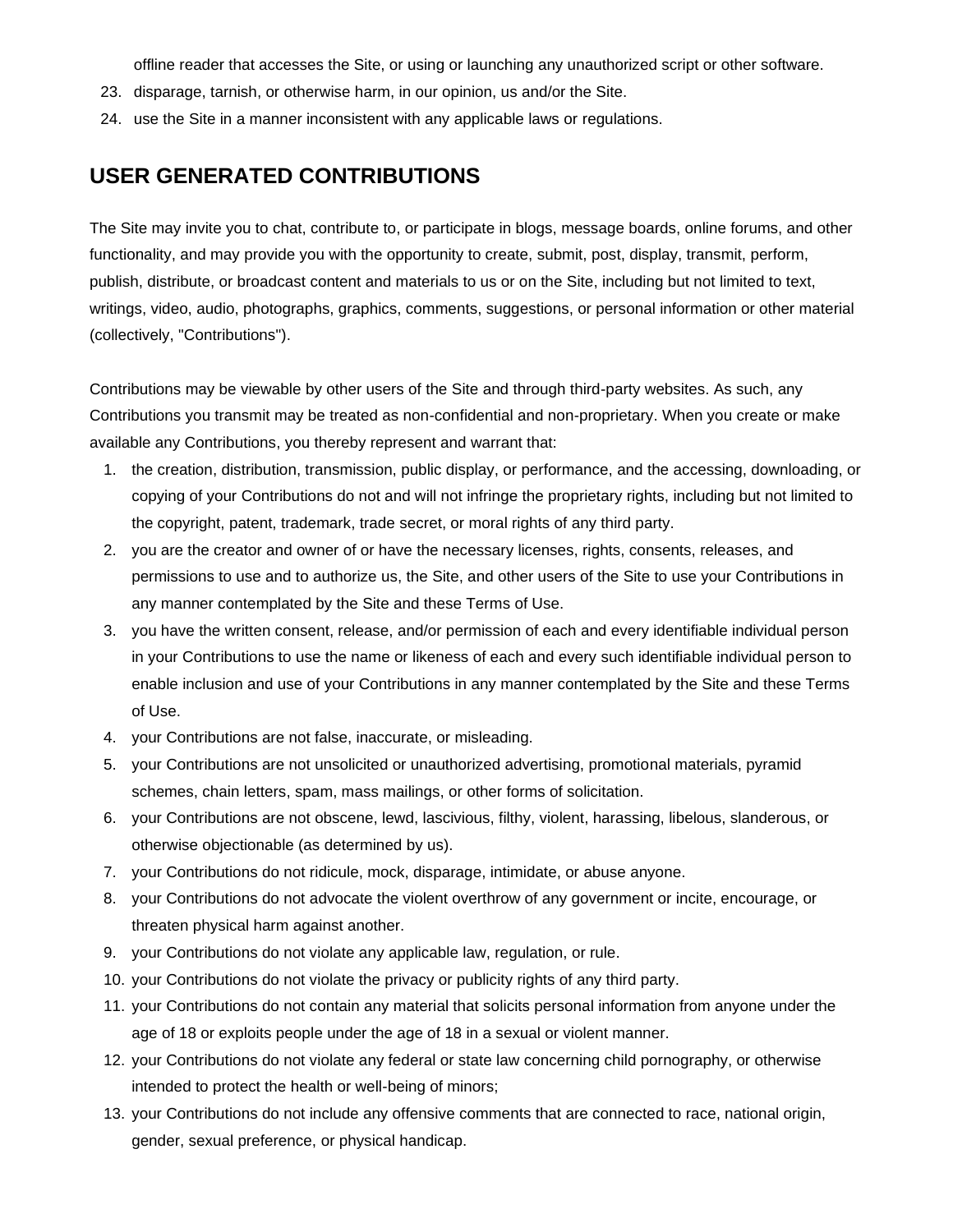14. your Contributions do not otherwise violate, or link to material that violates, any provision of these Terms of Use, or any applicable law or regulation.

Any use of the Site in violation of the foregoing violates these Terms of Use and may result in, among other things, termination or suspension of your rights to use the Site.

### **CONTRIBUTION LICENSE**

By posting your Contributions to any part of the Site [or making Contributions accessible to the Site by linking your account from the Site to any of your social networking accounts], you automatically grant, and you represent and warrant that you have the right to grant, to us an unrestricted, unlimited, irrevocable, perpetual, non-exclusive, transferable, royalty-free, fully-paid, worldwide right, and license to host, use, copy, reproduce, disclose, sell, resell, publish, broadcast, retitle, archive, store, cache, publicly perform, publicly display, reformat, translate, transmit, excerpt (in whole or in part), and distribute such Contributions (including, without limitation, your image and voice) for any purpose, commercial, advertising, or otherwise, and to prepare derivative works of, or incorporate into other works, such Contributions, and grant and authorize sublicenses of the foregoing. The use and distribution may occur in any media formats and through any media channels.

This license will apply to any form, media, or technology now known or hereafter developed, and includes our use of your name, company name, and franchise name, as applicable, and any of the trademarks, service marks, trade names, logos, and personal and commercial images you provide. You waive all moral rights in your Contributions, and you warrant that moral rights have not otherwise been asserted in your Contributions.

We do not assert any ownership over your Contributions. You retain full ownership of all of your Contributions and any intellectual property rights or other proprietary rights associated with your Contributions. We are not liable for any statements or representations in your Contributions provided by you in any area on the Site.

You are solely responsible for your Contributions to the Site and you expressly agree to exonerate us from any and all responsibility and to refrain from any legal action against us regarding your Contributions.

We have the right, in our sole and absolute discretion, (1) to edit, redact, or otherwise change any Contributions; (2) to re-categorize any Contributions to place them in more appropriate locations on the Site; and (3) to prescreen or delete any Contributions at any time and for any reason, without notice. We have no obligation to monitor your Contributions.

### **SOCIAL MEDIA**

As part of the functionality of the Site, you may link your account with online accounts you have with third-party service providers (each such account, a "Third-Party Account") by either: (1) providing your Third-Party Account login information through the Site; or (2) allowing us to access your Third-Party Account, as is permitted under the applicable terms and conditions that govern your use of each Third-Party Account.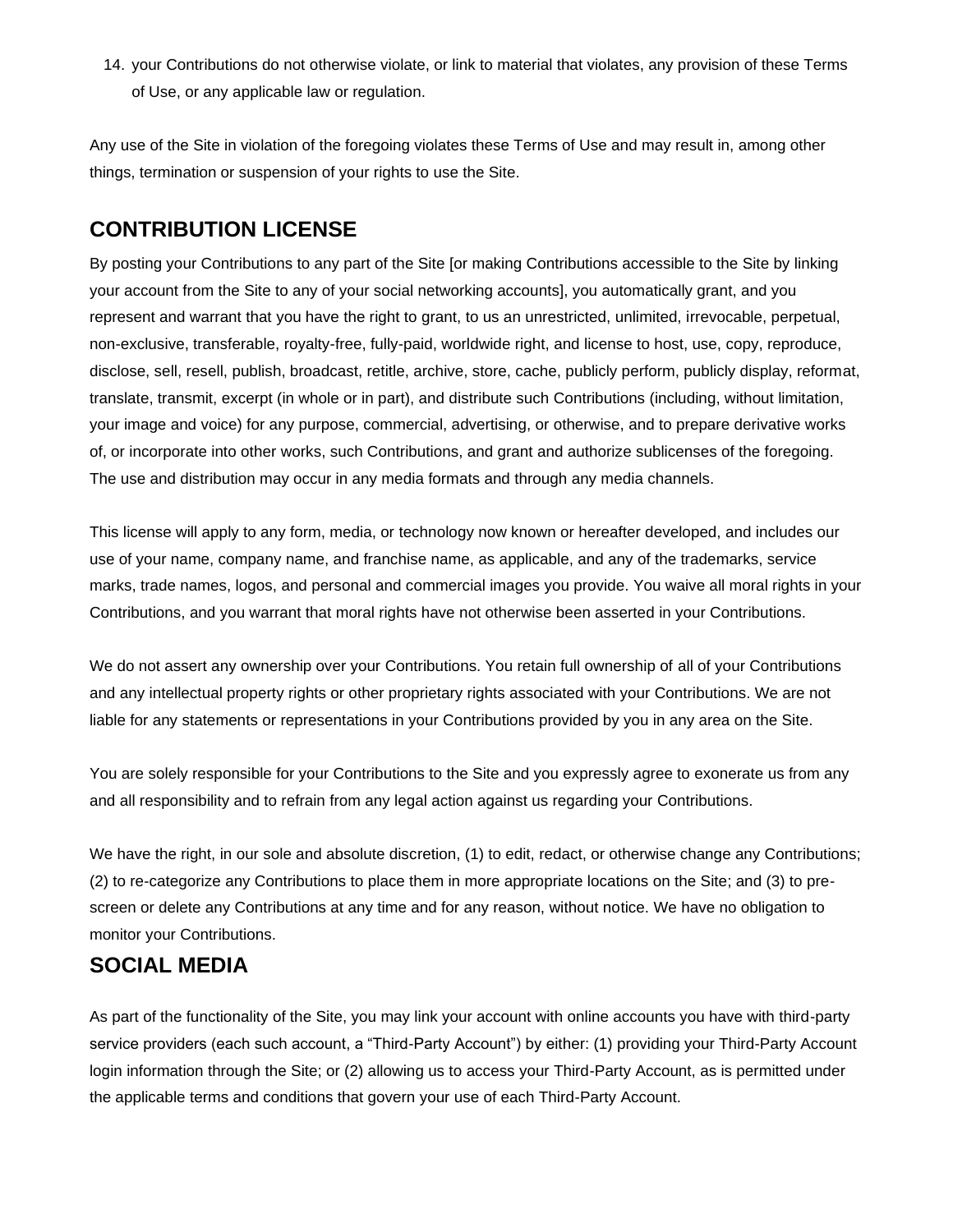You represent and warrant that you are entitled to disclose your Third-Party Account login information to us and/or grant us access to your Third-Party Account, without breach by you of any of the terms and conditions that govern your use of the applicable Third-Party Account, and without obligating us to pay any fees or making us subject to any usage limitations imposed by the third-party service provider of the Third-Party Account.

By granting us access to any Third-Party Accounts, you understand that (1) we may access, make available, and store (if applicable) any content that you have provided to and stored in your Third-Party Account (the "Social Network Content") so that it is available on and through the Site via your account, including without limitation any friend lists and (2) we may submit to and receive from your Third-Party Account additional information to the extent you are notified when you link your account with the Third-Party Account.

Depending on the Third-Party Accounts you choose and subject to the privacy settings that you have set in such Third-Party Accounts, personally identifiable information that you post to your Third-Party Accounts may be available on and through your account on the Site. Please note that if a Third-Party Account or associated service becomes unavailable or our access to such Third-Party Account is terminated by the third-party service provider, then Social Network Content may no longer be available on and through the Site.

You will have the ability to disable the connection between your account on the Site and your Third-Party Accounts at any time. PLEASE NOTE THAT YOUR RELATIONSHIP WITH THE THIRD-PARTY SERVICE PROVIDERS ASSOCIATED WITH YOUR THIRD-PARTY ACCOUNTS IS GOVERNED SOLELY BY YOUR AGREEMENT(S) WITH SUCH THIRD-PARTY SERVICE PROVIDERS.

We make no effort to review any Social Network Content for any purpose, including but not limited to, for accuracy, legality, or non-infringement, and we are not responsible for any Social Network Content. You acknowledge and agree that we may access your email address book associated with a Third-Party Account and your contacts list stored on your mobile device or tablet computer solely for purposes of identifying and informing you of those contacts who have also registered to use the Site.

You can deactivate the connection between the Site and your Third-Party Account by contacting us using the contact information below or through your account settings (if applicable). We will attempt to delete any information stored on our servers that was obtained through such Third-Party Account, except the username and profile picture that become associated with your account.

### **SUBMISSIONS**

You acknowledge and agree that any questions, comments, suggestions, ideas, feedback, or other information regarding the Site ("Submissions") provided by you to us are non-confidential and shall become our sole property. We shall own exclusive rights, including all intellectual property rights, and shall be entitled to the unrestricted use and dissemination of these Submissions for any lawful purpose, commercial or otherwise, without acknowledgment or compensation to you.

You hereby waive all moral rights to any such Submissions, and you hereby warrant that any such Submissions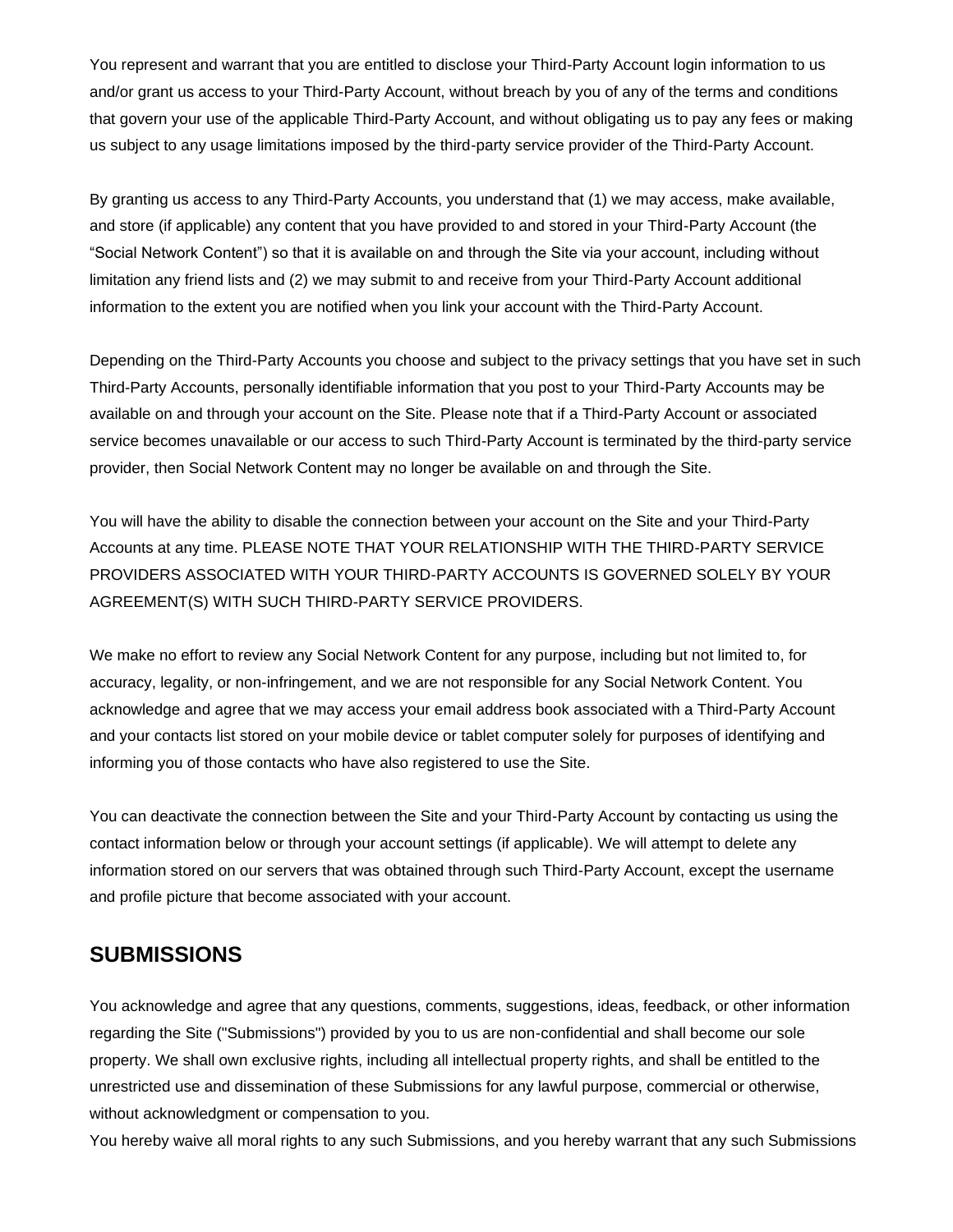are original with you or that you have the right to submit such Submissions. You agree there shall be no recourse against us for any alleged or actual infringement or misappropriation of any proprietary right in your Submissions.

### **THIRD-PARTY WEBSITES AND CONTENT**

The Site may contain (or you may be sent via the Site) links to other websites ("Third-Party Websites") as well as articles, photographs, text, graphics, pictures, designs, music, sound, video, information, applications, software, and other content or items belonging to or originating from third parties ("Third-Party Content").

Such Third-Party Websites and Third-Party Content are not investigated, monitored, or checked for accuracy, appropriateness, or completeness by us, and we are not responsible for any Third Party Websites accessed through the Site or any Third-Party Content posted on, available through, or installed from the Site, including the content, accuracy, offensiveness, opinions, reliability, privacy practices, or other policies of or contained in the Third-Party Websites or the Third-Party Content.

Inclusion of, linking to, or permitting the use or installation of any Third-Party Websites or any Third-Party Content does not imply approval or endorsement thereof by us. If you decide to leave the Site and access the Third-Party Websites or to use or install any Third-Party Content, you do so at your own risk, and you should be aware these Terms of Use no longer govern.

You should review the applicable terms and policies, including privacy and data gathering practices, of any website to which you navigate from the Site or relating to any applications you use or install from the Site. Any purchases you make through Third-Party Websites will be through other websites and from other companies, and we take no responsibility whatsoever in relation to such purchases which are exclusively between you and the applicable third party.

You agree and acknowledge that we do not endorse the products or services offered on Third-Party Websites and you shall hold us harmless from any harm caused by your purchase of such products or services. Additionally, you shall hold us harmless from any losses sustained by you or harm caused to you relating to or resulting in any way from any Third-Party Content or any contact with Third-Party Websites.

# **SITE MANAGEMENT**

We reserve the right, but not the obligation, to:

(1) monitor the Site for violations of these Terms of Use;

(2) take appropriate legal action against anyone who, in our sole discretion, violates the law or these Terms of Use, including without limitation, reporting such user to law enforcement authorities;

(3) in our sole discretion and without limitation, refuse, restrict access to, limit the availability of, or disable (to the extent technologically feasible) any of your Contributions or any portion thereof;

(4) in our sole discretion and without limitation, notice, or liability, to remove from the Site or otherwise disable all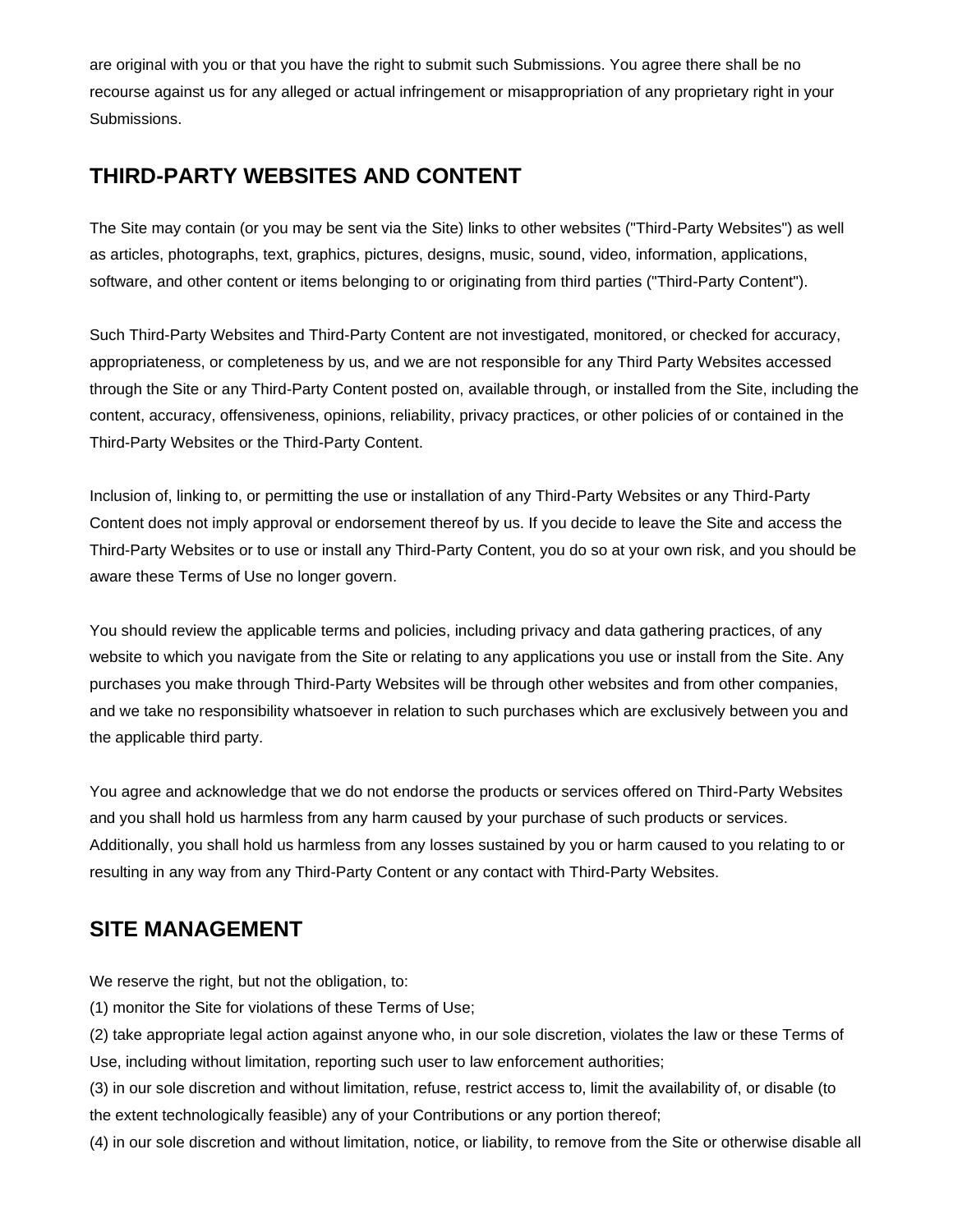files and content that are excessive in size or are in any way burdensome to our systems;

(5) otherwise manage the Site in a manner designed to protect our rights and property and to facilitate the proper functioning of the Site.

### **PRIVACY POLICY**

We care about data privacy and security. Please review our Privacy Policy [CLICK HERE]/posted on the Site. By using the Site, you agree to be bound by our Privacy Policy, which is incorporated into these Terms of Use. Please be advised the Site is hosted in the United States.

If you access the Site from the European Union, Asia, or any other region of the world with laws or other requirements governing personal data collection, use, or disclosure that differ from applicable laws in the United States, then through your continued use of the Site, you are transferring your data to the United States, and you expressly consent to have your data transferred to and processed in the United States.

Further, we do not knowingly accept, request, or solicit information from children or knowingly market to children. Therefore, in accordance with the U.S. Children's Online Privacy Protection Act, if we receive actual knowledge that anyone under the age of 13 has provided personal information to us without the requisite and verifiable parental consent, we will delete that information from the Site as quickly as is reasonably practical.

# **DIGITAL MILLENNIUM COPYRIGHT ACT (DMCA) NOTICE AND POLICY**

#### **Notifications**

We respect the intellectual property rights of others. If you believe that any material available on or through the Site infringes upon any copyright you own or control, please immediately notify our Designated Copyright Agent using the contact information provided below (a "Notification").

A copy of your Notification will be sent to the person who posted or stored the material addressed in the Notification. Please be advised that pursuant to federal law you may be held liable for damages if you make material misrepresentations in a Notification. Thus, if you are not sure that material located on or linked to by the Site infringes your copyright, you should consider first contacting an attorney.

All Notifications should meet the requirements of DMCA 17 U.S.C. § 512(c)(3) and include the following information:

(1) A physical or electronic signature of a person authorized to act on behalf of the owner of an exclusive right that is allegedly infringed;

(2) identification of the copyrighted work claimed to have been infringed, or, if multiple copyrighted works on the Site are covered by the Notification, a representative list of such works on the Site;

(3) identification of the material that is claimed to be infringing or to be the subject of infringing activity and that is to be removed or access to which is to be disabled, and information reasonably sufficient to permit us to locate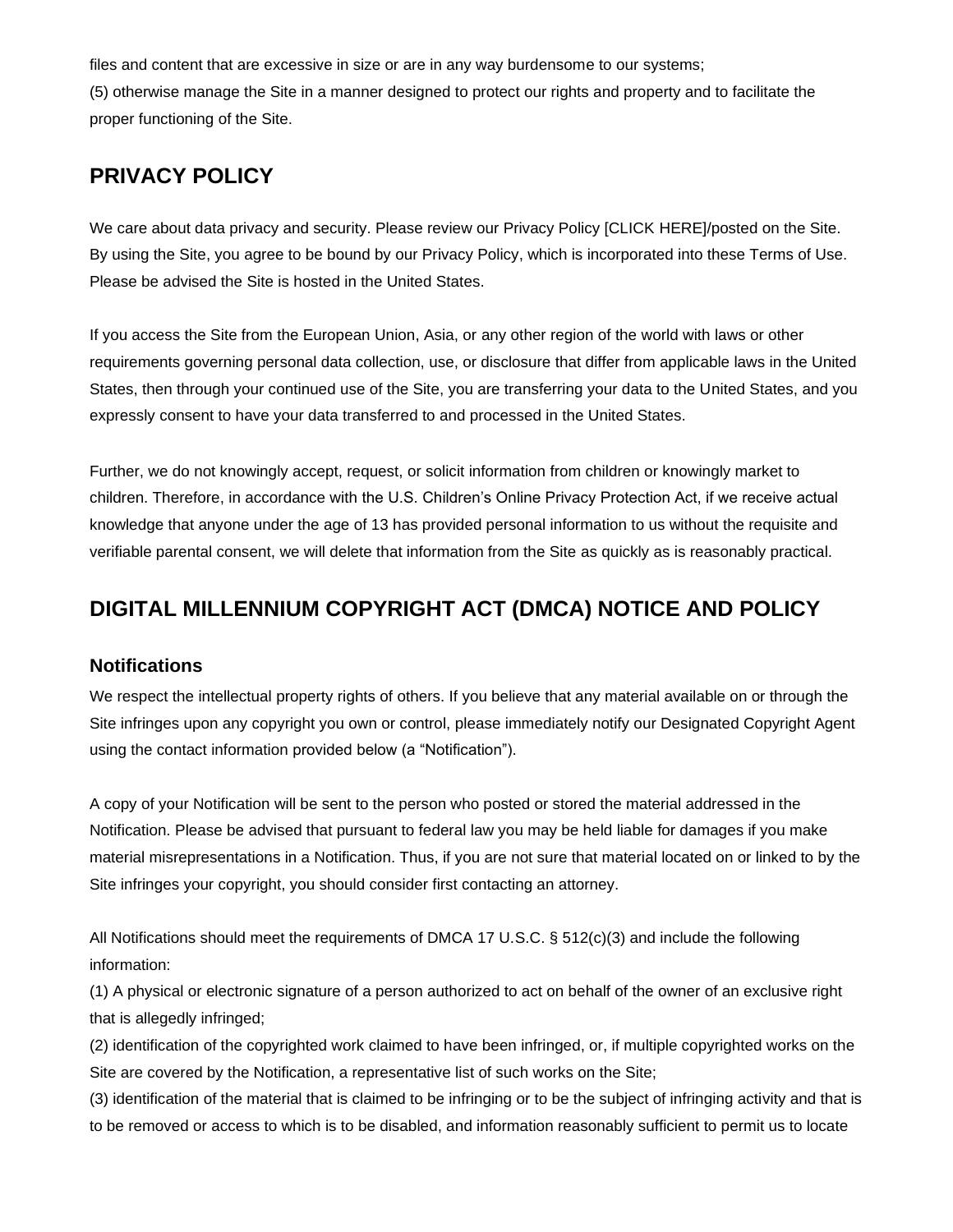the material;

(4) information reasonably sufficient to permit us to contact the complaining party, such as an address, telephone number, and, if available, an email address at which the complaining party may be contacted; (5) a statement that the complaining party has a good faith belief that use of the material in the manner complained of is not authorized by the copyright owner, its agent, or the law;

(6) a statement that the information in the notification is accurate, and under penalty of perjury, that the complaining party is authorized to act on behalf of the owner of an exclusive right that is allegedly infringed upon.

#### **Counter Notification**

If you believe your own copyrighted material has been removed from the Site as a result of a mistake or misidentification, you may submit a written counter notification to us using the contact information provided below (a "Counter Notification").

To be an effective Counter Notification under the DMCA, your Counter Notification must include substantially the following:

(1) identification of the material that has been removed or disabled and the location at which the material appeared before it was removed or disabled;

(2) a statement that you consent to the jurisdiction of the Federal District Court in which your address is located, or if your address is outside the United States, for any judicial district in which we are located;

(3) a statement that you will accept service of process from the party that filed the Notification or the party's agent;

(4) your name, address, and telephone number;

(5) a statement under penalty of perjury that you have a good faith belief that the material in question was removed or disabled as a result of a mistake or misidentification of the material to be removed or disabled; (6) your physical or electronic signature.

If you send us a valid, written Counter Notification meeting the requirements described above, we will restore your removed or disabled material, unless we first receive notice from the party filing the Notification informing us that such party has filed a court action to restrain you from engaging in infringing activity related to the material in question.

Please note that if you materially misrepresent that the disabled or removed content was removed by mistake or misidentification, you may be liable for damages, including costs and attorney's fees. Filing a false Counter Notification constitutes perjury.

Alison Nevarez Attn: Copyright Agent 21213-B Hawthorne Blvd. #1147 Torrance, CA 90503 LatinoWarrior1@gmail.com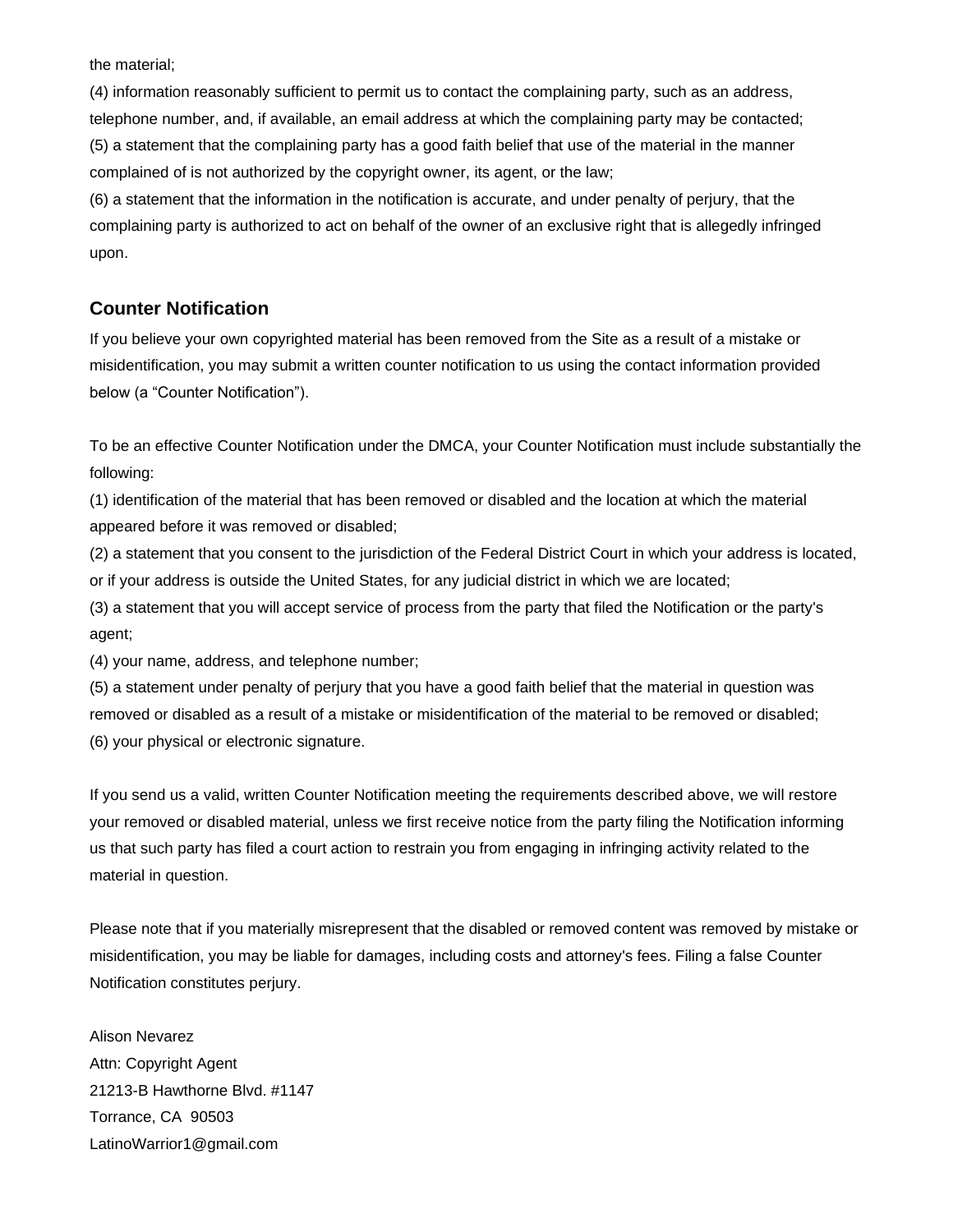# **COPYRIGHT INFRINGEMENTS**

We respect the intellectual property rights of others. If you believe that any material available on or through the Site infringes upon any copyright you own or control, please immediately notify us using the contact information provided below (a "Notification"). A copy of your Notification will be sent to the person who posted or stored the material addressed in the Notification.

Please be advised that pursuant to federal law you may be held liable for damages if you make material misrepresentations in a Notification. Thus, if you are not sure that material located on or linked to by the Site infringes your copyright, you should consider first contacting an attorney.]

# **TERM AND TERMINATION**

These Terms of Use shall remain in full force and effect while you use the Site. WITHOUT LIMITING ANY OTHER PROVISION OF THESE TERMS OF USE, WE RESERVE THE RIGHT TO, IN OUR SOLE DISCRETION AND WITHOUT NOTICE OR LIABILITY, DENY ACCESS TO AND USE OF THE SITE (INCLUDING BLOCKING CERTAIN IP ADDRESSES), TO ANY PERSON FOR ANY REASON OR FOR NO REASON, INCLUDING WITHOUT LIMITATION FOR BREACH OF ANY REPRESENTATION, WARRANTY, OR COVENANT CONTAINED IN THESE TERMS OF USE OR OF ANY APPLICABLE LAW OR REGULATION. WE MAY TERMINATE YOUR USE OR PARTICIPATION IN THE SITE OR DELETE [YOUR ACCOUNT AND] ANY CONTENT OR INFORMATION THAT YOU POSTED AT ANY TIME, WITHOUT WARNING, IN OUR SOLE DISCRETION.

If we terminate or suspend your account for any reason, you are prohibited from registering and creating a new account under your name, a fake or borrowed name, or the name of any third party, even if you may be acting on behalf of the third party.

In addition to terminating or suspending your account, we reserve the right to take appropriate legal action, including without limitation pursuing civil, criminal, and injunctive redress.

# **MODIFICATIONS AND INTERRUPTIONS**

We reserve the right to change, modify, or remove the contents of the Site at any time or for any reason at our sole discretion without notice. However, we have no obligation to update any information on our Site. We also reserve the right to modify or discontinue all or part of the Site without notice at any time.

We will not be liable to you or any third party for any modification, price change, suspension, or discontinuance of the Site.

We cannot guarantee the Site will be available at all times. We may experience hardware, software, or other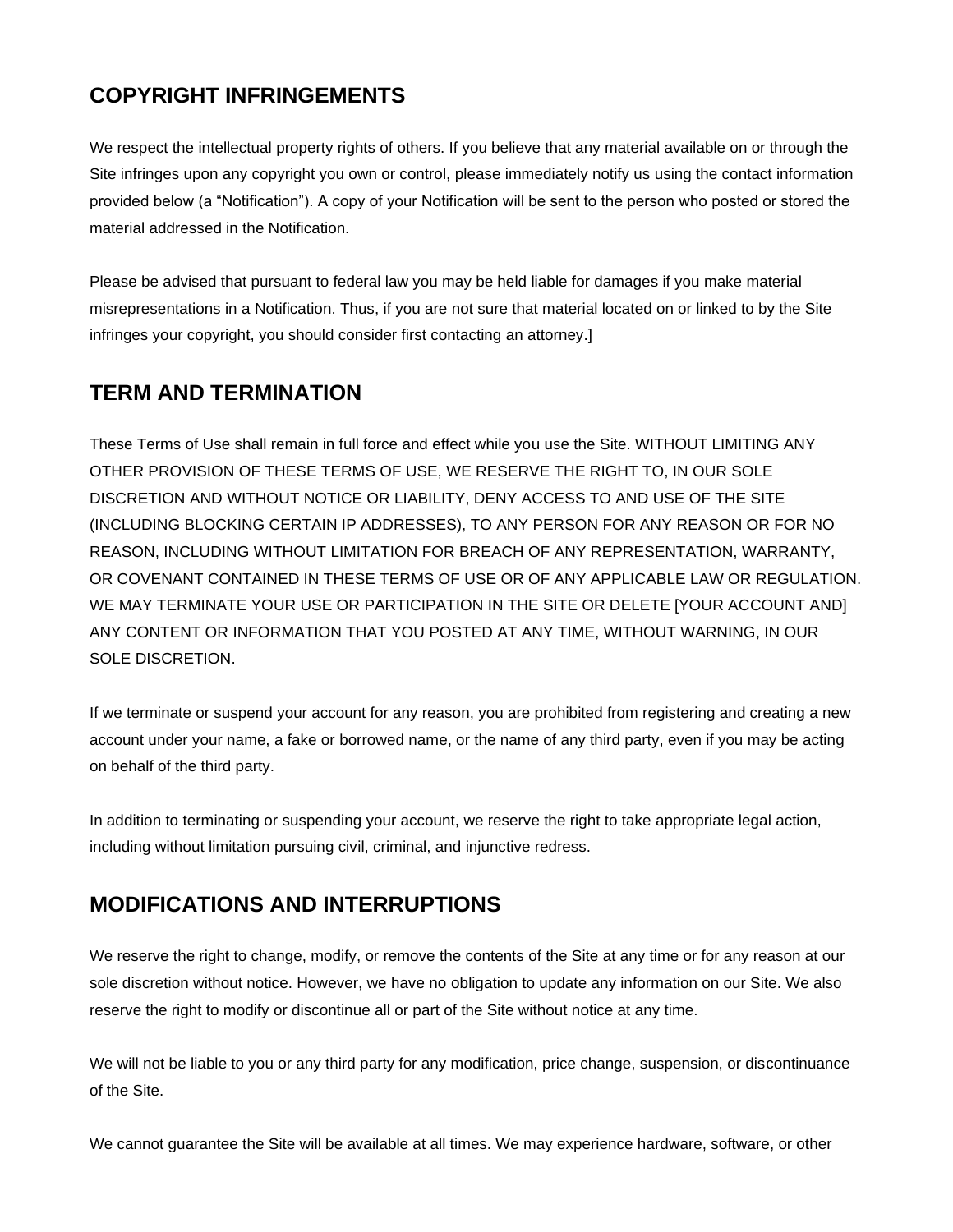problems or need to perform maintenance related to the Site, resulting in interruptions, delays, or errors. We reserve the right to change, revise, update, suspend, discontinue, or otherwise modify the Site at any time or for any reason without notice to you.

You agree that we have no liability whatsoever for any loss, damage, or inconvenience caused by your inability to access or use the Site during any downtime or discontinuance of the Site. Nothing in these Terms of Use will be construed to obligate us to maintain and support the Site or to supply any corrections, updates, or releases in connection therewith.

### **GOVERNING LAW**

These Terms of Use and your use of the Site are governed by and construed in accordance with the laws of the State of California applicable to agreements made and to be entirely performed within the State/Commonwealth of California, without regard to its conflict of law principles.

# **DISPUTE RESOLUTION**

Any legal action of whatever nature brought by either you or us (collectively, the "Parties" and individually, a "Party") shall be commenced or prosecuted in the state and federal courts located in Los Angeles County, California, and the Parties hereby consent to, and waive all defenses of lack of personal jurisdiction and forum non conveniens with respect to venue and jurisdiction in such state and federal courts.

Application of the United Nations Convention on Contracts for the International Sale of Goods and the Uniform Computer Information Transaction Act (UCITA) are excluded from these Terms of Use. In no event shall any claim, action, or proceeding brought by either Party related in any way to the Site be commenced more than 2 years after the cause of action arose.

# **CORRECTIONS**

There may be information on the Site that contains typographical errors, inaccuracies, or omissions, including descriptions, pricing, availability, and various other information. We reserve the right to correct any errors, inaccuracies, or omissions and to change or update the information on the Site at any time, without prior notice.

### **DISCLAIMER**

THE SITE IS PROVIDED ON AN AS-IS AND AS-AVAILABLE BASIS. YOU AGREE THAT YOUR USE OF THE SITE SERVICES WILL BE AT YOUR SOLE RISK. TO THE FULLEST EXTENT PERMITTED BY LAW, WE DISCLAIM ALL WARRANTIES, EXPRESS OR IMPLIED, IN CONNECTION WITH THE SITE AND YOUR USE THEREOF, INCLUDING, WITHOUT LIMITATION, THE IMPLIED WARRANTIES OF MERCHANTABILITY, FITNESS FOR A PARTICULAR PURPOSE, AND NON-INFRINGEMENT. WE MAKE NO WARRANTIES OR REPRESENTATIONS ABOUT THE ACCURACY OR COMPLETENESS OF THE SITE'S CONTENT OR THE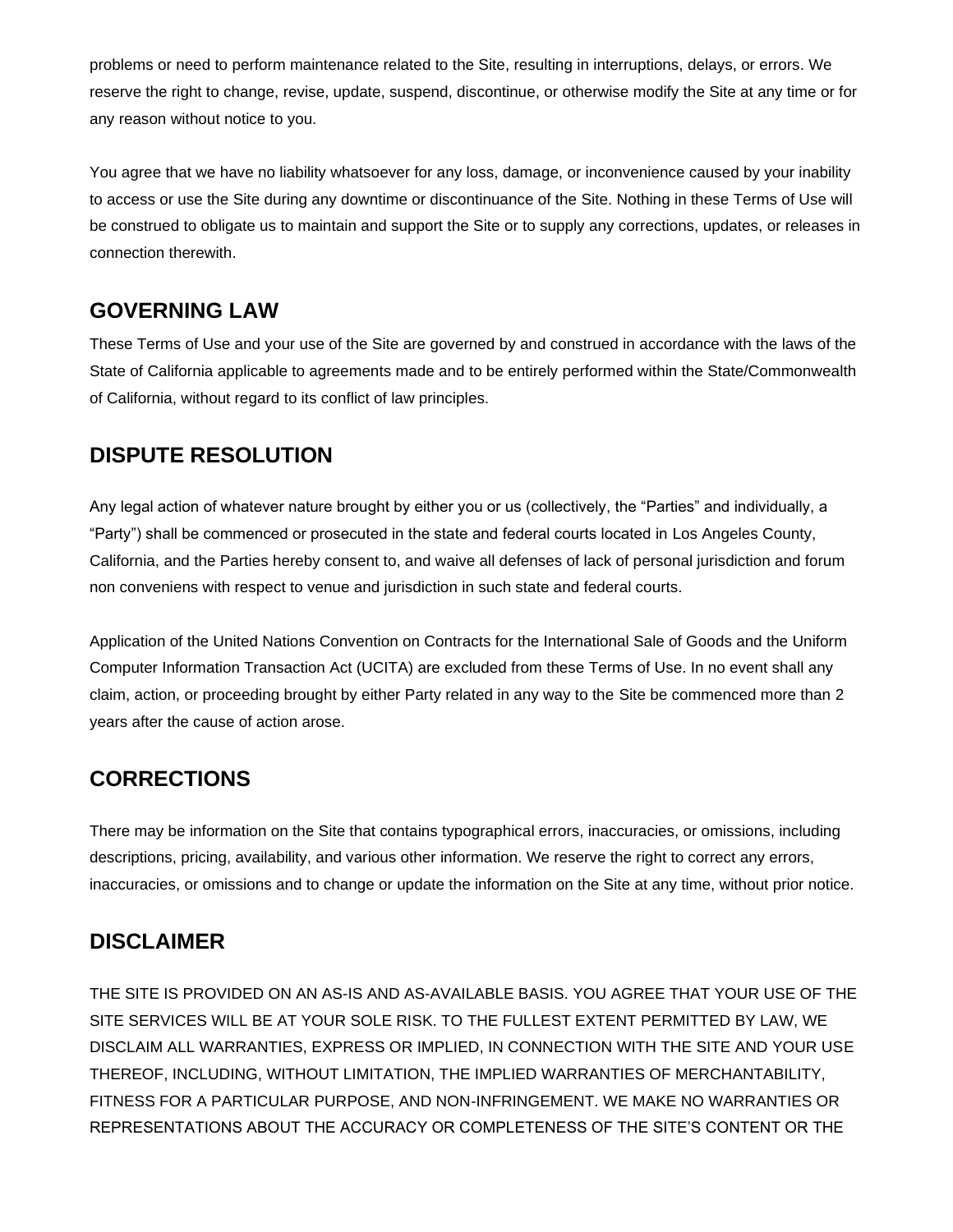CONTENT OF ANY WEBSITES LINKED TO THIS SITE AND WE WILL ASSUME NO LIABILITY OR RESPONSIBILITY FOR ANY (1) ERRORS, MISTAKES, OR INACCURACIES OF CONTENT AND MATERIALS, (2) PERSONAL INJURY OR PROPERTY DAMAGE, OF ANY NATURE WHATSOEVER, RESULTING FROM YOUR ACCESS TO AND USE OF THE SITE, (3) ANY UNAUTHORIZED ACCESS TO OR USE OF OUR SECURE SERVERS AND/OR ANY AND ALL PERSONAL INFORMATION AND/OR FINANCIAL INFORMATION STORED THEREIN, (4) ANY INTERRUPTION OR CESSATION OF TRANSMISSION TO OR FROM THE SITE, (5) ANY BUGS, VIRUSES, TROJAN HORSES, OR THE LIKE WHICH MAY BE TRANSMITTED TO OR THROUGH THE SITE BY ANY THIRD PARTY, AND/OR (6) ANY ERRORS OR OMISSIONS IN ANY CONTENT AND MATERIALS OR FOR ANY LOSS OR DAMAGE OF ANY KIND INCURRED AS A RESULT OF THE USE OF ANY CONTENT POSTED, TRANSMITTED, OR OTHERWISE MADE AVAILABLE VIA THE SITE. WE DO NOT WARRANT, ENDORSE, GUARANTEE, OR ASSUME RESPONSIBILITY FOR ANY PRODUCT OR SERVICE ADVERTISED OR OFFERED BY A THIRD PARTY THROUGH THE SITE, ANY HYPERLINKED WEBSITE, OR ANY WEBSITE OR MOBILE APPLICATION FEATURED IN ANY BANNER OR OTHER ADVERTISING, AND WE WILL NOT BE A PARTY TO OR IN ANY WAY BE RESPONSIBLE FOR MONITORING ANY TRANSACTION BETWEEN YOU AND ANY THIRD-PARTY PROVIDERS OF PRODUCTS OR SERVICES. AS WITH THE PURCHASE OF A PRODUCT OR SERVICE THROUGH ANY MEDIUM OR IN ANY ENVIRONMENT, YOU SHOULD USE YOUR BEST JUDGMENT AND EXERCISE CAUTION WHERE APPROPRIATE.

# **LIMITATIONS OF LIABILITY**

IN NO EVENT WILL WE OR OUR DIRECTORS, EMPLOYEES, OR AGENTS BE LIABLE TO YOU OR ANY THIRD PARTY FOR ANY DIRECT, INDIRECT, CONSEQUENTIAL, EXEMPLARY, INCIDENTAL, SPECIAL, OR PUNITIVE DAMAGES, INCLUDING LOST PROFIT, LOST REVENUE, LOSS OF DATA, OR OTHER DAMAGES ARISING FROM YOUR USE OF THE SITE, EVEN IF WE HAVE BEEN ADVISED OF THE POSSIBILITY OF SUCH DAMAGES.

# **INDEMNIFICATION**

You agree to defend, indemnify, and hold us harmless, including our subsidiaries, affiliates, and all of our respective officers, agents, partners, and employees, from and against any loss, damage, liability, claim, or demand, including reasonable attorneys' fees and expenses, made by any third party due to or arising out of: (1) [your Contributions]; (2) use of the Site; (3) breach of these Terms of Use; (4) any breach of your representations and warranties set forth in these Terms of Use; (5) your violation of the rights of a third party, including but not limited to intellectual property rights; or (6) any overt harmful act toward any other user of the Site with whom you connected via the Site.

Notwithstanding the foregoing, we reserve the right, at your expense, to assume the exclusive defense and control of any matter for which you are required to indemnify us, and you agree to cooperate, at your expense, with our defense of such claims. We will use reasonable efforts to notify you of any such claim, action, or proceeding which is subject to this indemnification upon becoming aware of it.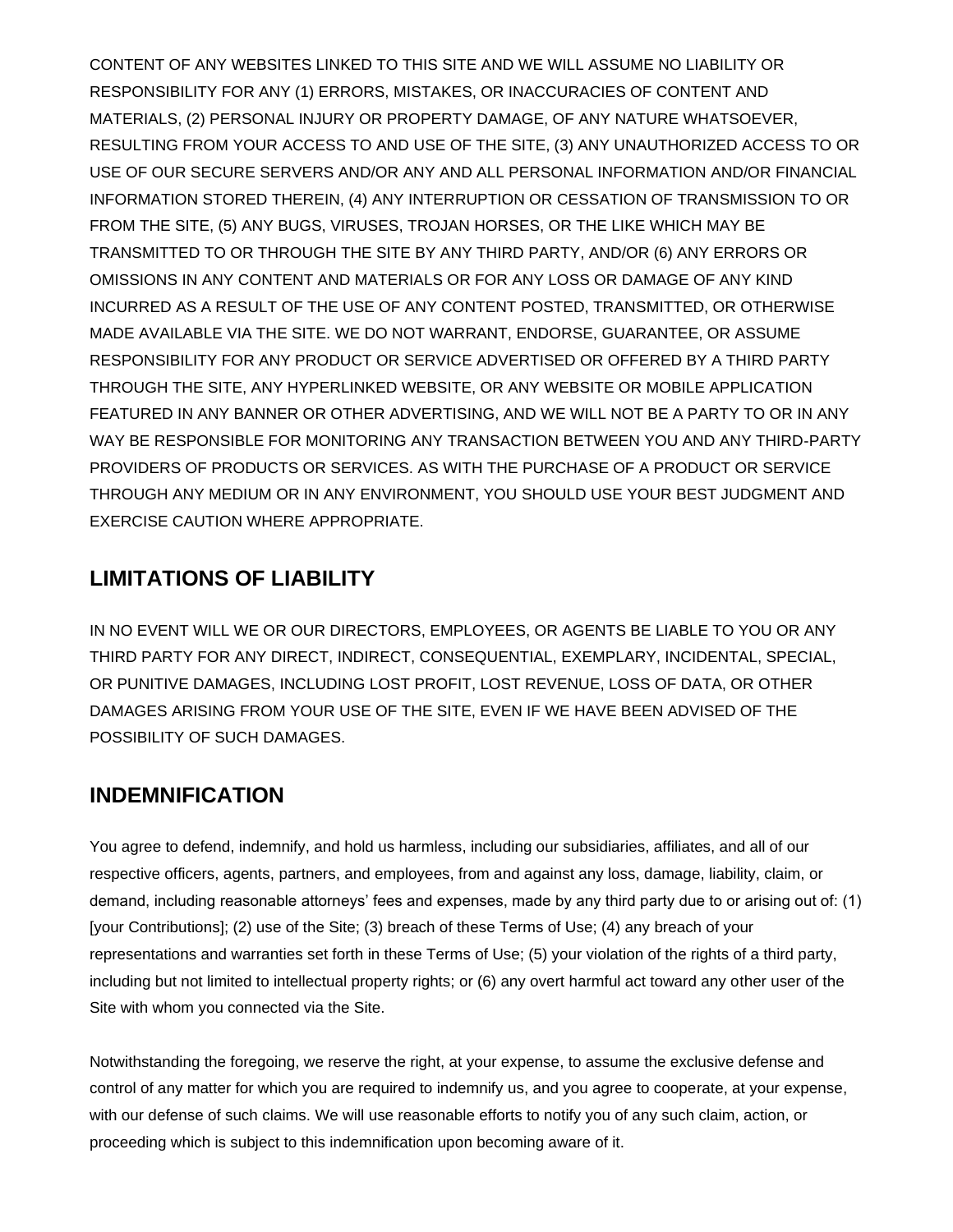# **USER DATA**

We will maintain certain data that you transmit to the Site for the purpose of managing the performance of the Site, as well as data relating to your use of the Site. Although we perform regular routine backups of data, you are solely responsible for all data that you transmit or that relates to any activity you have undertaken using the Site.

You agree that we shall have no liability to you for any loss or corruption of any such data, and you hereby waive any right of action against us arising from any such loss or corruption of such data.

### **ELECTRONIC COMMUNICATIONS, TRANSACTIONS, AND SIGNATURES**

Visiting the Site, sending us emails, and completing online forms constitute electronic communications. You consent to receive electronic communications, and you agree that all agreements, notices, disclosures, and other communications we provide to you electronically, via email and on the Site, satisfy any legal requirement that such communication be in writing. YOU HEREBY AGREE TO THE USE OF ELECTRONIC SIGNATURES, CONTRACTS, ORDERS, AND OTHER RECORDS, AND TO ELECTRONIC DELIVERY OF NOTICES, POLICIES, AND RECORDS OF TRANSACTIONS INITIATED OR COMPLETED BY US OR VIA THE SITE.

You hereby waive any rights or requirements under any statutes, regulations, rules, ordinances, or other laws in any jurisdiction which require an original signature or delivery or retention of non-electronic records, or to payments or the granting of credits by any means other than electronic means.

# **CALIFORNIA USERS AND RESIDENTS**

If any complaint with us is not satisfactorily resolved, you can contact the Complaint Assistance Unit of the Division of Consumer Services of the California Department of Consumer Affairs in writing at 1625 North Market Blvd., Suite N 112, Sacramento, California 95834 or by telephone at (800) 952-5210 or (916) 445-1254.

# **MISCELLANEOUS**

These Terms of Use and any policies or operating rules posted by us on the Site or in respect to the Site constitute the entire agreement and understanding between you and us. Our failure to exercise or enforce any right or provision of these Terms of Use shall not operate as a waiver of such right or provision.

These Terms of Use operate to the fullest extent permissible by law. We may assign any or all of our rights and obligations to others at any time. We shall not be responsible or liable for any loss, damage, delay, or failure to act caused by any cause beyond our reasonable control.

If any provision or part of a provision of these Terms of Use is determined to be unlawful, void, or